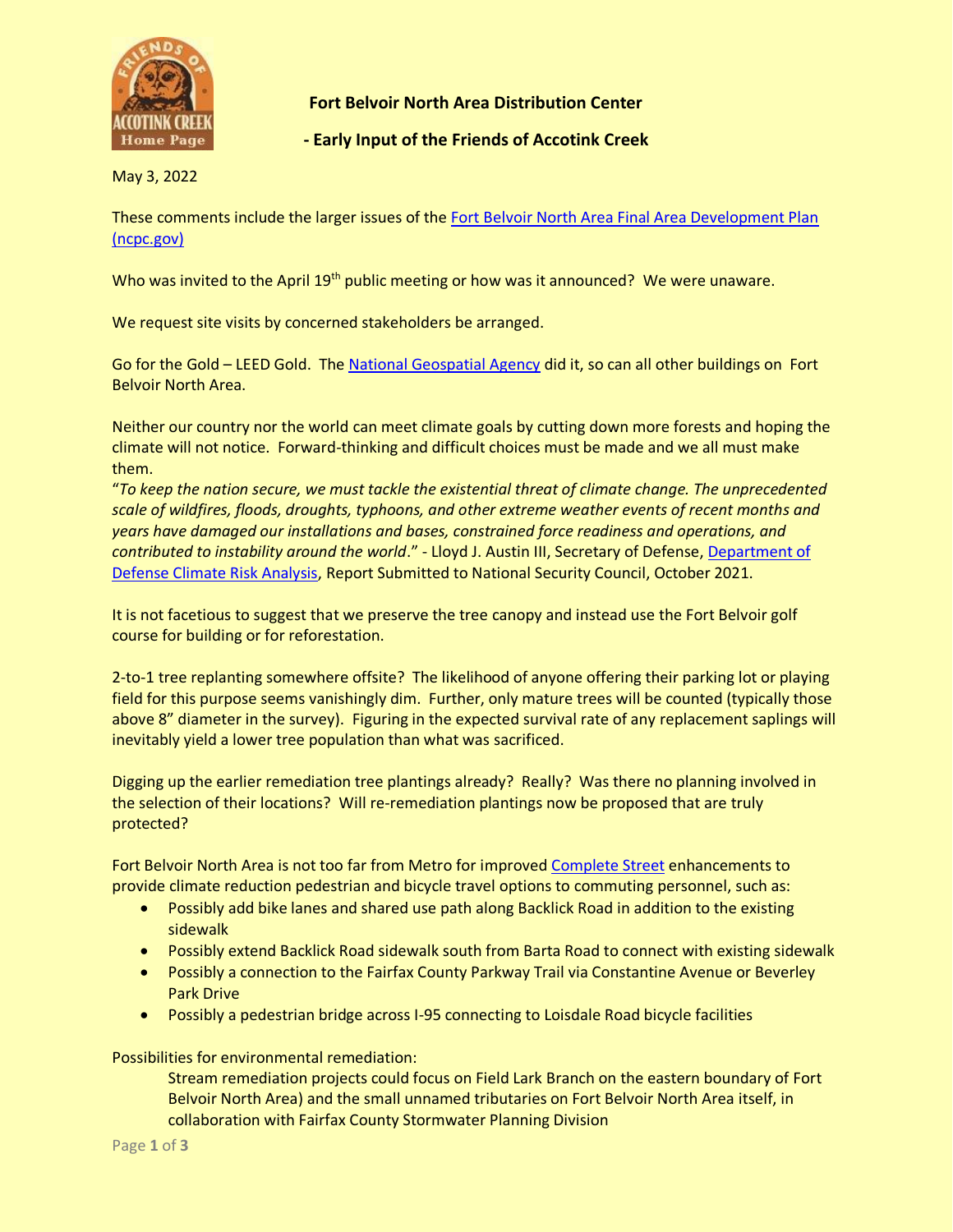The [Accotink Gorge](https://www.accotink.org/2015/AccotinkGorge2015.htm) Chinese wisteria removal project would benefit from the support of Fort Belvoir and its naturalist staff. The Accotink Gorge is immediately south of Fort Belvoir North Area and the Chinese wisteria infestation extends upstream along Accotink Creek onto the base.

Acquire land nearby for parks or conservation easements, possibly immediately to the north or south along Accotink Creek, perhaps even completing a protected park corridor from North Area to Main Base along the creek.

Replant the Fairfax County Parkway. The Barta Road cloverleaf alone would provide about 14 acres never replanted after the Parkway extension across Fort Belvoir North Area in 2010. This area is now partly colonized by exotic invasives, a sad successor to the mature forests that were lost.

Final Area Development Plan - Tree Removal and Mitigation



**Potential Tree Removal\***  $A = 45$  acres  $B = 7$  acres  $C = 0$  Acres  $D = 26$  acres Total = 78 acres

## **On-Site Tree Re-Planting**

 $A = 3.85 AC$  $B = 0 AC$  $C = 0 AC$  $D = 0$  AC Total =  $3.85$  Acres

\*Totals are approximate and will be refined during individual project review.